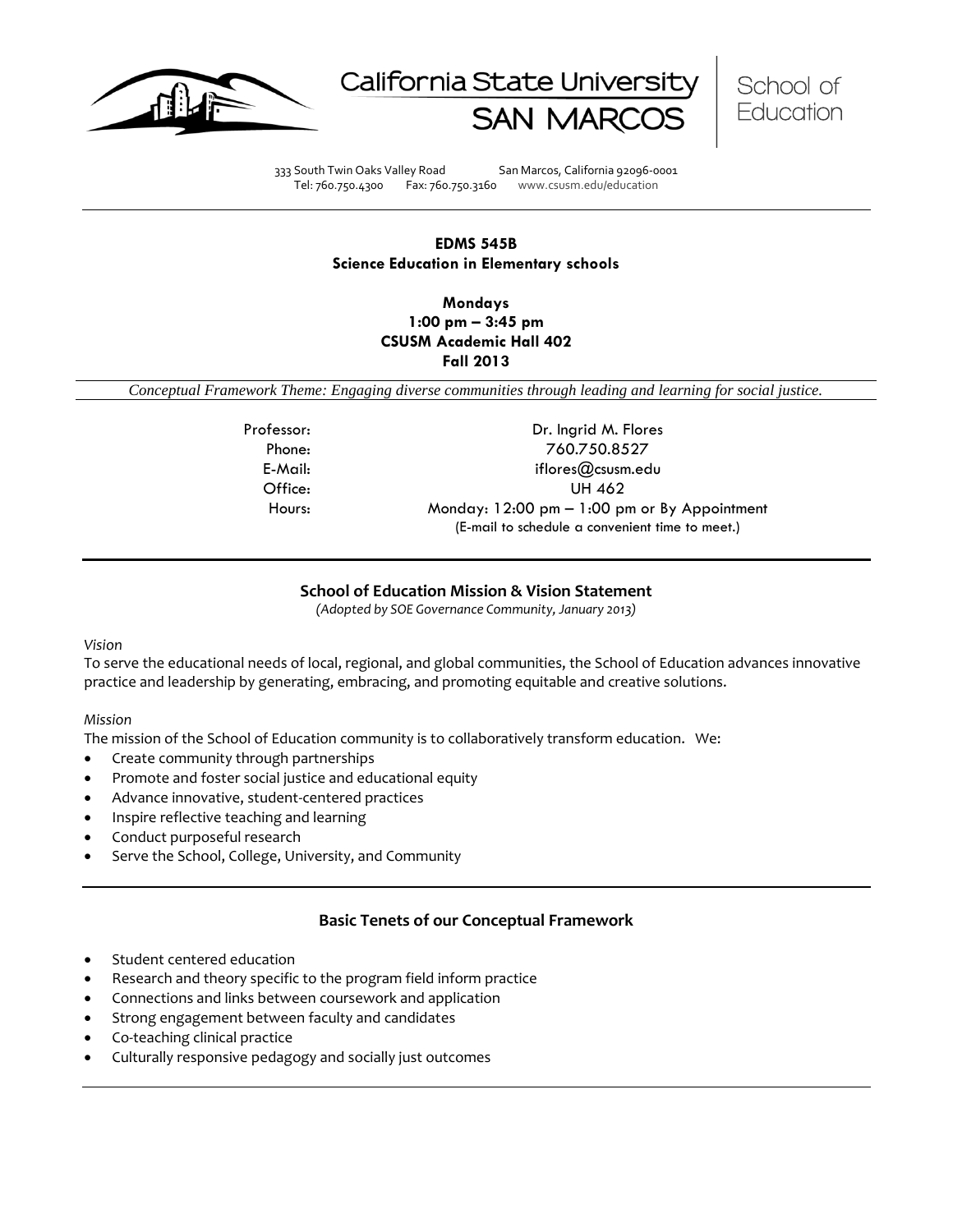# **Table of Contents**

## **COURSE DESCRIPTION**

<span id="page-1-0"></span>Focuses on inquiry teaching to include: the Learning Cycle model, science process skills, science themes, scientific attitudes and habits of mind, and methods to involve all children in hands-on lessons. Emphasis is placed on instructional strategies, authentic assessments, exemplary science kits and curricula, as well as on the use of technology in science teaching. Methods of cross-cultural language and academic development are integrated into the course. *Enrollment restricted to students in the ICP.*

FLORES: This course focuses on developing an understanding of theory, methodology, and assessment of science in integrated and inclusive elementary classrooms. This course is aligned with California's SB 2042 Standards, and it is designed to provide a comprehensive overview of the objectives, skills, concepts, experiments, materials, and methods necessary to teach science to elementary school children. A series of individual and team activities will provide you with first-hand experiences in these areas. This course focuses on instructional methods, techniques, materials, lesson planning, curriculum development, organization and assessment in science. The integration of curricular areas is addressed. Methods of cross-cultural language and academic development will be integrated into the course.

## **Course Prerequisites:**

Admission to the Multiple Subject Credential Program

## **Course Objectives:**

By the end of this course, students should be able to:

- 1. Demonstrate knowledge and understanding of the California Science Framework, the California Science Content Standards, the National Science Education Standards, and the New Generation Science Standards.
- 2. Demonstrate an understanding of the physical, Earth and life science concepts included in the K-8 California Science Content Standards and how to design lessons to teach the concepts.
- 3. Demonstrate an understanding of the Health Education Standards for California Public Schools and their connection/application to science content standards.
- 4. Demonstrate proficiency with inquiry skills of observing, measuring, inferring, classifying, predicting, verifying predictions, hypothesizing, isolating variables, interpreting data, and experimenting.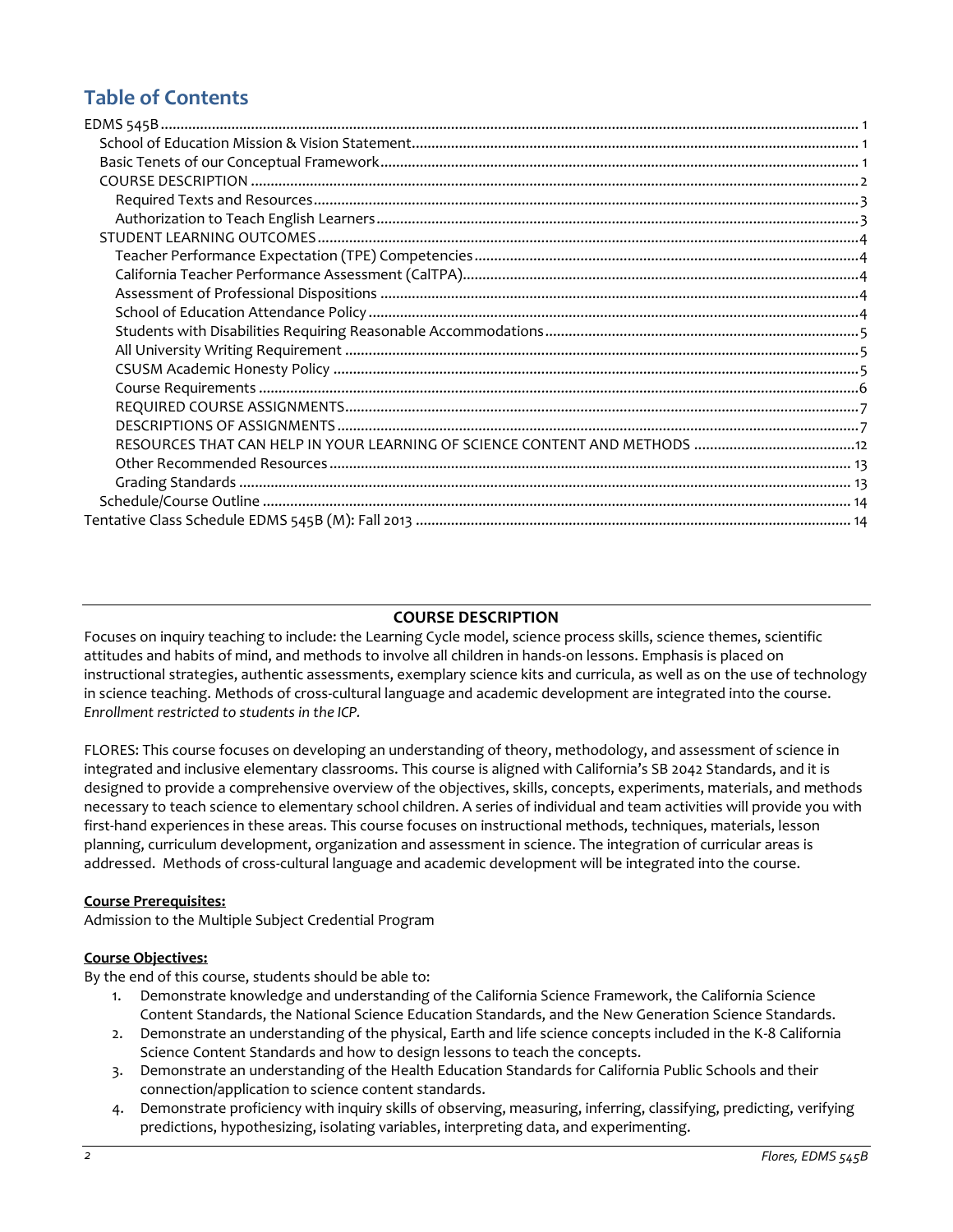- 5. Identify exemplary science materials (technology, curriculum, science programs, textbooks, equipment, ancillary materials) appropriate for K-8 school children.
- 6. Plan, teach, and videotape a lesson focusing on a discrepant event in science.
- 7. Apply the Learning Cycle model of instruction as it relates to teaching science in a contemporary manner.
- 8. Demonstrate the use of Web 2.0 tools to enhance elementary science planning, teaching, and learning.
- 9. Demonstrate the use of digital learning environments and web-based science simulation tools to enhance elementary science planning, teaching, and learning.
- 10. Demonstrate confidence in leading and performing investigations designed to teach science concepts, science process skills, and scientific attitudes.
- 11. Use authentic methods of assessment to evaluate learning of science concepts and processes.
- 12. Practice strategies to include all students in science learning (linguistically and culturally diverse students and students with special needs.

## **Unique Course Requirements:**

## **Technology**

This course infuses technology competencies to prepare candidates to use such tools, emphasizing their use in both teaching practice and student learning. Students are expected to demonstrate competency in the use of various forms of technology (i.e. word processing, electronic mail, Moodle, use of the Internet, and/or multimedia presentations). Specific requirements for course assignments with regard to technology are at the discretion of the instructor. Please keep a digital copy of all assignments for use in your teaching portfolio. Some assignments will be submitted online and some will be submitted in hard copy as well. Specific details will be given in class.

<span id="page-2-0"></span>You must use your Moodle and campus e-mail accounts for this class. The best way to contact me is by e-mail.

#### **Required Texts and Resources**

 Friedl, A.E. & Koontz, T.Y. (2005). **Teaching Science to Children: An Inquiry Approach**, 6th Ed. NY: McGraw-Hill. ISBN: 0-07-256395-8

## **Course Resources: \*\***

- *Science Framework for California Public Schools K-12.* (2004). Sacramento: California Dept. of Education. Available fro[m http://www.cde.ca.gov/ci/sc/cf/documents/scienceframework.pdf](http://www.cde.ca.gov/ci/sc/cf/documents/scienceframework.pdf)
- *Science Content Standards for CA Public Schools*: Available from: <http://www.cde.ca.gov/be/st/ss/documents/sciencestnd.pdf>
- A Framework for K-12 Science Education: Practices, Cross-Cutting Concepts, and Core Ideas. Available from:  *<http://www.nextgenscience.org/framework-k%E2%80%9312-science-education>*
- *Next Generation Science Standards* (Achieve, 2013). Available from[: http://www.nextgenscience.org/](http://www.nextgenscience.org/)
- *Health Education Content Standards for California Public Schools K-12. (*2008).Sacramento: California Dept. of Education. Available from: http://www.cde.ca.gov/be/st/ss/documents/healthstandmaro8.pdf

**\*\*** If the hyperlinks do not open a document, copy and paste the URL into a browser.

## Other handouts and resources will be distributed in class and through the Moodle course site

## **Authorization to Teach English Learners**

<span id="page-2-1"></span>This credential program has been specifically designed to prepare teachers for the diversity of languages often encountered in California public school classrooms. The authorization to teach English learners is met through the infusion of content and experiences within the credential program, as well as additional coursework. Candidates successfully completing this program receive a credential with authorization to teach English learners. *(Approved by CCTC in SB 2042 Program Standards, August 02)*

#### **Special Education**

Consistent with the intent to offer a seamless teaching credential in the College of Education, this course will demonstrate the collaborative infusion of special education competencies that reflect inclusive educational practices.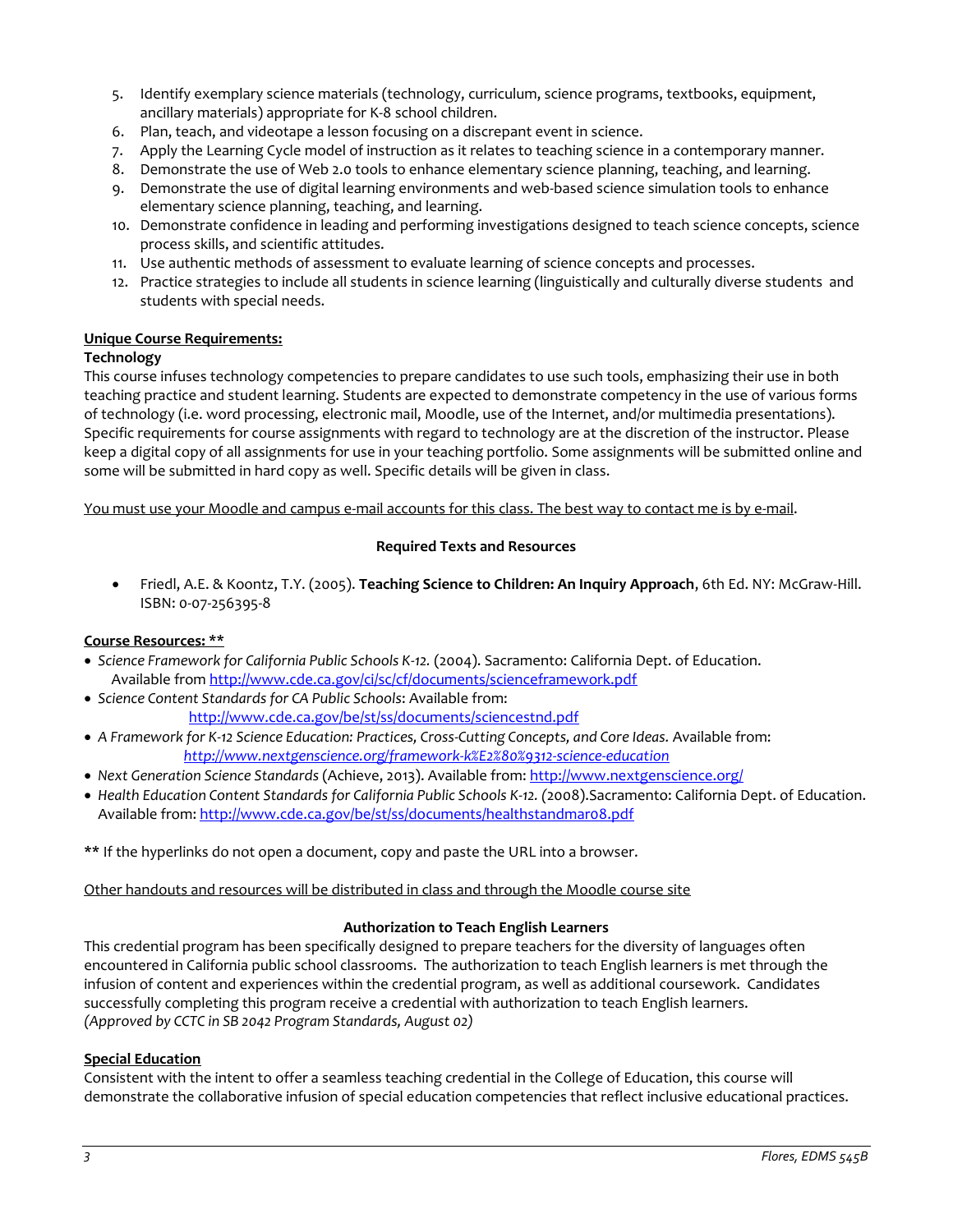# **STUDENT LEARNING OUTCOMES**

## **Teacher Performance Expectation (TPE) Competencies**

<span id="page-3-1"></span><span id="page-3-0"></span>The course objectives, assignments, and assessments have been aligned with the CTC standards for the Multiple Subject Credential. This course is designed to help teachers seeking a California teaching credential to develop the skills, knowledge, and attitudes necessary to assist schools and districts in implementing effective programs for all students. The successful candidate will be able to merge theory and practice in order to realize a comprehensive and extensive educational program for all students. You will required to formally address the following TPEs in this course:

## **TPE Primary Emphases in EDMS 545**:

- TPE 1a-Subject Specific Pedagogical Skills for MS Teaching Assignments (Science)
- TPE 5-Student Engagement

## **TPE Secondary Emphases in EDMS 545**:

- TPE 4-Making Content Accessible
- TPE 7-Teaching English Learners
- TPE 9-Instructional Planning
- TPE 14-Educational Technology in Teaching and Learning

## **California Teacher Performance Assessment (CalTPA)**

<span id="page-3-2"></span>Beginning July 1, 2008 all California credential candidates must successfully complete a state-approved system of teacher performance assessment (TPA), to be embedded in the credential program of preparation. At CSUSM this assessment system is called the CalTPA or the TPA for short.

To assist your successful completion of the TPA, a series of informational seminars are offered over the course of the program. TPA related questions and logistical concerns are to be addressed during the seminars. Your attendance to TPA seminars will greatly contribute to your success on the assessment.

Additionally, SoE classes use common pedagogical language, lesson plans (lesson designs), and unit plans (unit designs) in order to support and ensure your success on the TPA and more importantly in your credential program.

The CalTPA Candidate Handbook, TPA seminar schedule, and other TPA support materials can be found on the SoE website: <http://www.csusm.edu/education/CalTPA/ProgramMaterialsTPA.html>

## **Assessment of Professional Dispositions**

<span id="page-3-3"></span>Assessing a candidate's dispositions within a professional preparation program is recognition that teaching and working with learners of all ages requires not only specific content knowledge and pedagogical skills, but positive attitudes about multiple dimensions of the profession. The School of Education has identified six dispositions – social justice and equity, collaboration, critical thinking, professional ethics, reflective teaching and learning, and life-long learning—and developed an assessment rubric. For each dispositional element, there are three levels of performance - *unacceptable*, *initial target*, and *advanced target*. The description and rubric for the three levels of performance offer measurable behaviors and examples.

The assessment is designed to provide candidates with ongoing feedback for their growth in professional dispositions and includes a self-assessment by the candidate. The dispositions and rubric are presented, explained and assessed in one or more designated courses in each program as well as in clinical practice. Based upon assessment feedback candidates will compose a reflection that becomes part of the candidate's Teaching Performance Expectation portfolio. Candidates are expected to meet the level of *initial target* during the program.

## **School of Education Attendance Policy**

<span id="page-3-4"></span>Due to the dynamic and interactive nature of courses in the School of Education, all candidates are expected to attend all classes and participate actively. At a minimum, candidates must attend more than 80% of class time, or s/he may not receive a passing grade for the course at the discretion of the instructor. Individual instructors may adopt more stringent attendance requirements. Should the candidate have extenuating circumstances, s/he should contact the instructor as soon as possible. *(Adopted by the COE Governance Community, December, 1997).*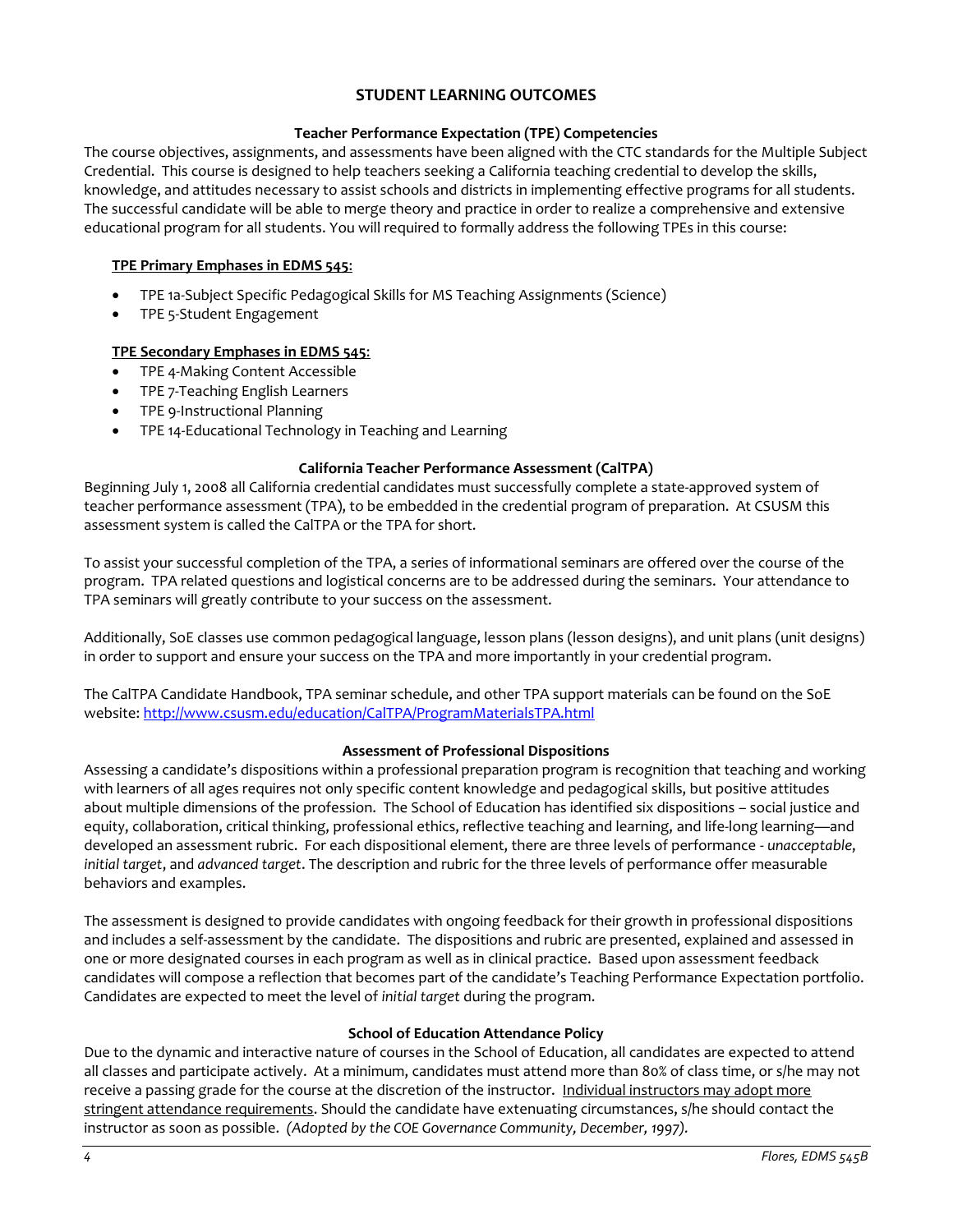This course: **If you are absent 2 class sessions, your highest possible grade is a "B". If you are absent 3 class sessions, your highest possible grade is a "C+". Late arrivals and early departures** will lower your course grade. For every two times that you are late and/or leave early, your course grade will be lowered by one letter grade. If you have an emergency, or very extenuating circumstances, please see the instructor to make arrangements accordingly. Absences do not change assignment due dates. If you find that you cannot attend class due to emergency or very extenuating circumstances, please email any due assignments by the start of the class session it is due. NOTE: With few exceptions, late assignments will not be accepted.

## **Students with Disabilities Requiring Reasonable Accommodations**

<span id="page-4-0"></span>Candidates with disabilities who require reasonable accommodations must be approved for services by providing appropriate and recent documentation to the Office of Disable Student Services (DSS). This office is located in Craven Hall 4300, and can be contacted by phone at (760) 750-4905, or TTY (760) 750-4909. Candidates authorized by DSS to receive reasonable accommodations should meet with their instructor during office hours or, in order to ensure confidentiality, in a more private setting.

# **All University Writing Requirement**

<span id="page-4-1"></span>In keeping with the All-University Writing Requirement, all courses must have a writing component of at least 2,500 words (approximately 10 pages), which can be administered in a variety of ways in this course. Writing requirements for this course will be met as described in the various assignments.

## **CSUSM Academic Honesty Policy**

<span id="page-4-2"></span>"Students will be expected to adhere to standards of academic honesty and integrity, as outlined in the Student Academic Honesty Policy. All written work and oral presentation assignments must be original work. All ideas/materials that are borrowed from other sources must have appropriate references to the original sources. Any quoted material should give credit to the source and be punctuated with quotation marks.

Students are responsible for honest completion of their work including examinations. There will be no tolerance for infractions. If you believe there has been an infraction by someone in the class, please bring it to the instructor's attention. The instructor reserves the right to discipline any student for academic dishonesty in accordance with the general rules and regulations of the university. Disciplinary action may include the lowering of grades and/or the assignment of a failing grade for an exam, assignment, or the class as a whole."

Incidents of Academic Dishonesty will be reported to the Dean of Students. Sanctions at the University level may include suspension or expulsion from the University.

## **Plagiarism:**

As an educator, it is expected that each candidate will do his/her own work, and contribute equally to group projects and processes. Plagiarism or cheating is unacceptable under any circumstances. If you are in doubt about whether your work is paraphrased or plagiarized see the Plagiarism Prevention for Students website [http://library.csusm.edu/plagiarism/index.html.](http://library.csusm.edu/plagiarism/index.html) If there are questions about academic honesty, please consult the University catalog.

## **Computer Use During Class Sessions:**

You are welcome to use a laptop computer in class (in fact, it is highly encouraged to bring your laptop to class for various activities and for researching) when working on class assignments, for example. However, you will need to save checking email or other personal computer use for time outside of class. Most students find it disruptive when they are focusing on class activities or listening to presentations and can hear keyboarding in the classroom. Please be considerate of your instructor and peers in this regard. It is greatly appreciated by all!

## **Cell Phones:**

Please turn off your cell phone before the start of each class. In addition, there will be no texting during class. It is unprofessional for teachers to use their cell phone during meetings with peers or during professional development activities (our class is considered professional development!). Your consideration will be appreciated by peers.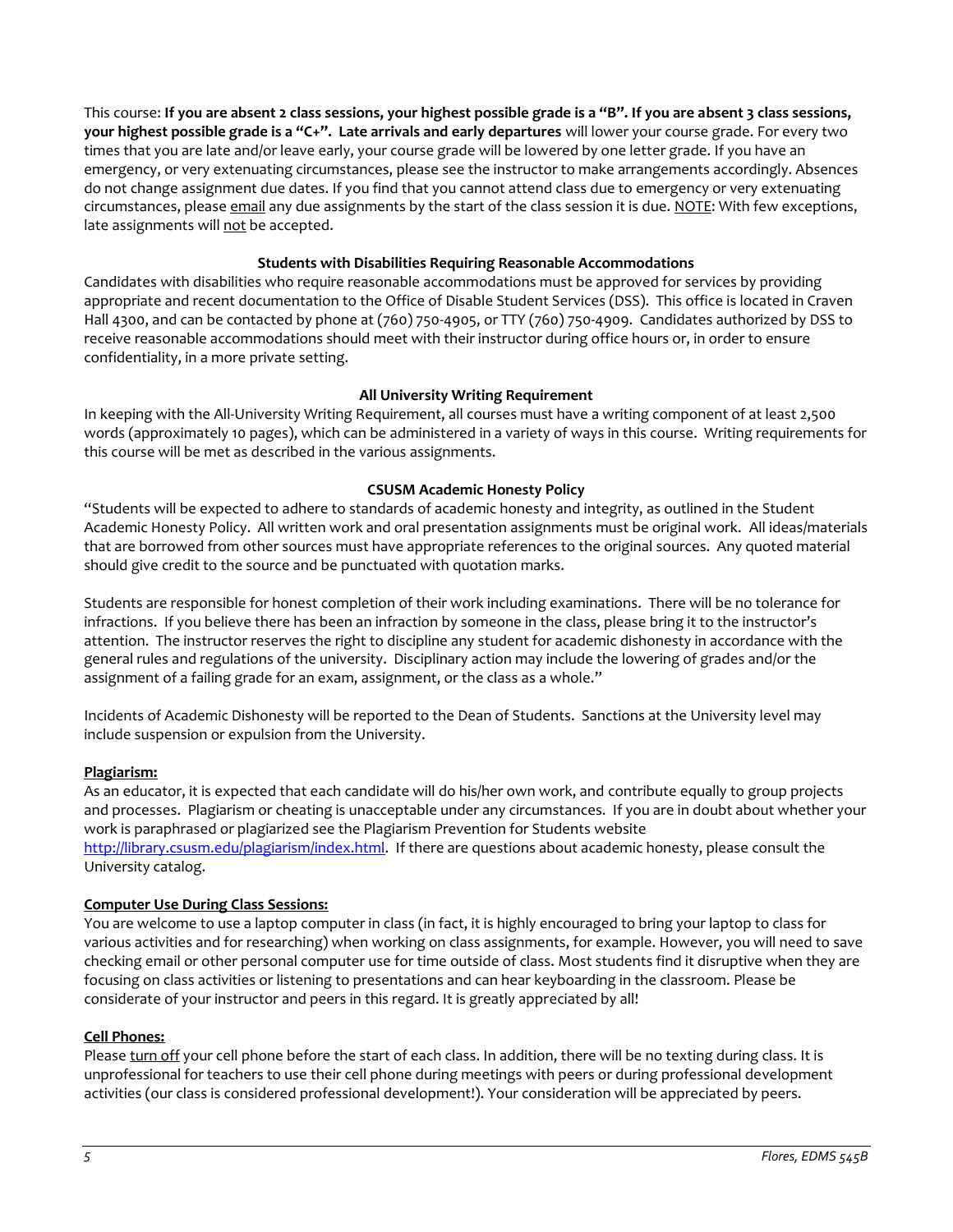## **Person-First Language:**

Use "person-first" language in all written and oral assignments and discussions (e.g., "student with autism" rather than "autistic student"). Disabilities are not persons and they do not define persons, so do not replace person-nouns with disability-nouns. Further, emphasize the person, not the disability, by putting the person-noun first.

## **Use of Technology:**

Candidates are expected to demonstrate competency in the use of various forms of technology (i.e. word processing, electronic mail, Moodle, use of the Internet, and/or multimedia presentations). Specific requirements for course assignments with regard to technology are at the discretion of the instructor. Keep a digital copy of all assignments for use in your teaching portfolio. All assignments will be submitted online, and some will be submitted in hard copy as well. Details will be given in class.

## **Electronic Communication Protocol:**

Electronic correspondence is a part of your professional interactions. If you need to contact the instructor, e-mail is often the easiest way to do so. It is my intention to respond to all received e-mails in a timely manner. Please be reminded that e-mail and on-line discussions are a very specific form of communication, with their own nuances and etiquette. For instance, electronic messages sent in all upper case (or lower case) letters, major typos, or slang, often communicate more than the sender originally intended. With that said, please be mindful of all e-mail and on-line discussion messages you send to your colleagues, to faculty members in the School of Education, or to persons within the greater educational community. All electronic messages should be crafted with professionalism and care.

Things to consider:

- Would I say in person what this electronic message specifically says?
- How could this message be misconstrued?
- Does this message represent my highest self?
- Am I sending this electronic message to avoid a face-to-face conversation?

In addition, if there is ever a concern with an electronic message sent to you, please talk with the author in person in order to correct any confusion.

## **Course Requirements**

## <span id="page-5-0"></span>**COURSE TOPICS OUTLINE**

- CA Science Content Standards Grades K-8
- California Science Framework
- Benchmarks and the National Science Education Standards
- *Next Generation Science Standards* and STEM preparation
- CA Health Education Standards
- The Nature of Science
- Discrepant Events in Science Teaching
- Inquiry Lesson Planning Using the 5-E and the Learning Cycle Models of Teaching
- Learning Cycle Science Lesson Demonstrations
- Writing Objectives for Student Learning
- Developing Essential Questions
- Writing Science Concept Definitions
- Writing in the Science Classroom: Infusing Writing Activities in Science Lessons
- SDAIE Strategies in Science: Teaching Science to English Learners
- Science Curriculum Kits and State Approved Texts
- Science Process Skills and Scientific Attitudes
- Current Issues in Science Education
- Technology in Science Teaching and Learning: Digital Web-based tools and simulations
- Authentic Assessments in Science
- Science Projects, Student Research, Science Fairs
- Safety in the Science Classroom
- Inclusion Practices: Teaching Science to Students with Special Needs and English Learners
- Concept Mapping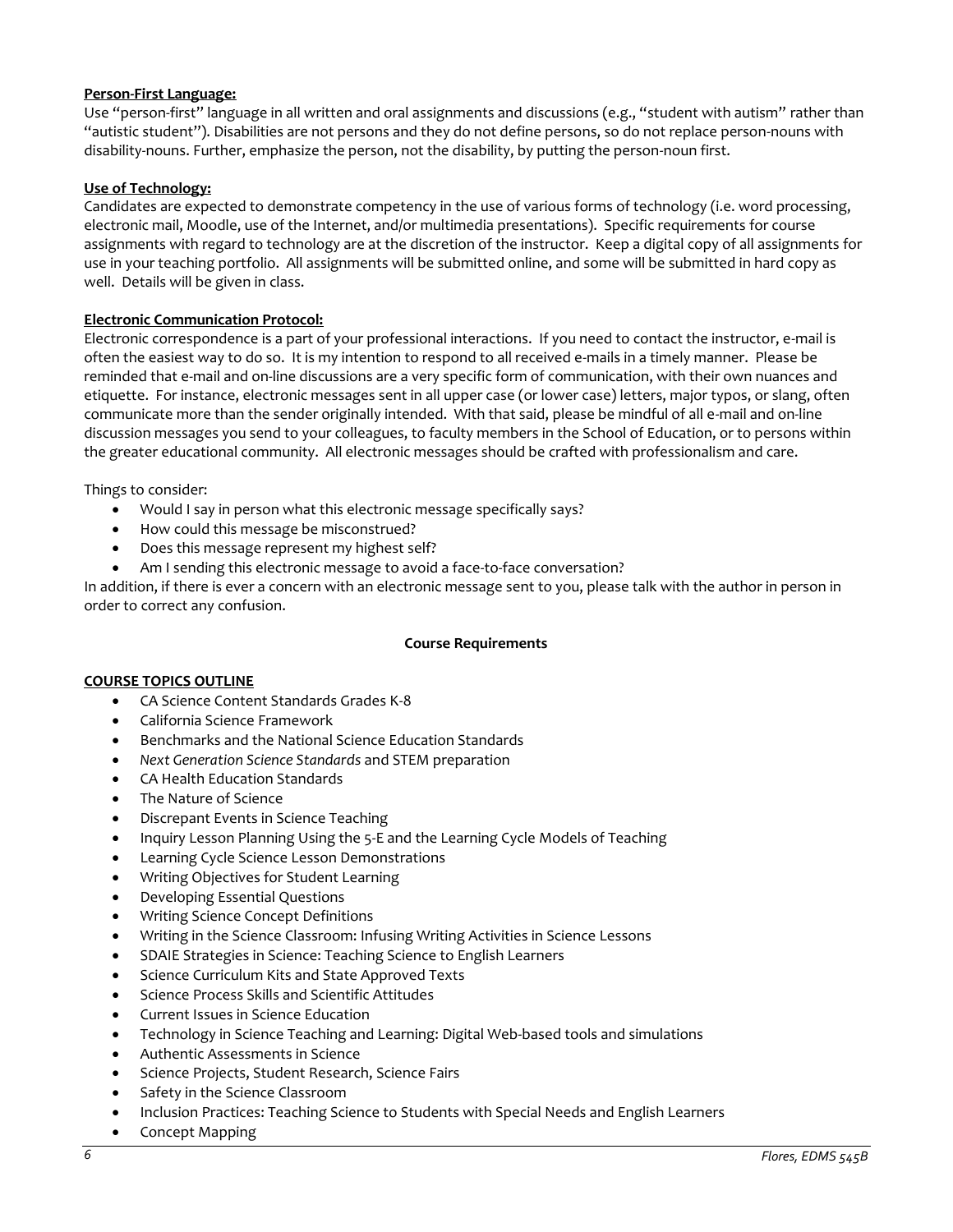## **REQUIRED COURSE ASSIGNMENTS**

<span id="page-6-0"></span>The following assignments contribute to the final, overall course grade. A weighted percentage (percentage scale) is given for each assignment. Each written assignment is expected to have a clear organizational presentation and be free of grammar, punctuation and spelling errors. There will be a reduction in points for the above mentioned errors. Late assignments are not accepted. Prepare carefully for class, and be ready to discuss readings and assignments thoughtfully. Note Grading Standards and the Description of Exemplary Students on page 17 of this syllabus.

| 1. Active Participation and Collaboration (all or nothing credit given)           | $10\%$ |
|-----------------------------------------------------------------------------------|--------|
| 2. Book Club: Reading Responses and Concept Maps (Individual)                     | 15%    |
| 3. California Science and Health Standards Tasks and Presentation - Indiv. & Grp. | $10\%$ |
| 4. Discrepant Event Lesson Plan, Presentation, & Videotape - Small group          | 20%    |
| 5. Discrepant Event Journal - Individual                                          | $10\%$ |
| 6. Invention Convention - In pairs                                                | 15%    |
| 7. Capstone Related Hands-On Lesson Sketch (ID 381 Capstone group)                | $10\%$ |
| 8. Integration of Technology in Science Teaching & Learning (small group)         | $10\%$ |

**NOTE***:* Each student is responsible for ensuring that assignments are submitted correctly and on time. Most assignments will be submitted in hard copy at the start of class (per course schedule), and some specific assignments will also be submitted electronically to Moodle as class resources. Keep a digital copy of all assignments for your credential program electronic portfolio.

## **DESCRIPTIONS OF ASSIGNMENTS**

## <span id="page-6-1"></span>**1. Active Participation and Collaboration - 10%** (all or nothing credit)

Teacher education is a professional preparation program and students will be expected to adhere to standards of dependability, professionalism, and academic honesty (refer to rubric attached to this syllabus). Grading will include a component of "professional demeanor." Students will conduct themselves in ways that are generally expected of those who are entering the education profession, including the following:

- On-time arrival to all class sessions and attendance for the entire class period
- Advance preparation of readings and timely submission of assignments
- A **POSITIVE** attitude at **ALL** times
- Active participation in all class discussions and activities
- Respectful interactions and courteous language with the instructor and other students in all settings
- Carefully considered, culturally aware approaches to solution-finding

**Class Discussions and Participation:** Students will engage in active learning each class session, and will be expected to actively participate. You may lose points for lack of participation based on the following criteria:

- Do you participate in class discussions productively, sharing your knowledge and understandings?
- Do you interact productively with your peers, taking on a variety of roles (leader, follower, etc.)?
- Do you contribute appropriately to group work—do you "do your share"?
- Are you able to accept others' opinions?
- Are you supportive of others' ideas?
- Do you support your peers during their presentations?
- Can you monitor and adjust your participation to allow for others' ideas as well as your own to be heard?

# 2. **Book Club: Reading Responses and Concept Maps** – (**15**%) (Individual)

You will be pre-assigned to a Book Club group in the first class session. Each week your pre-assigned group will decide which group member will read which of 3 text chapters: Each group member will:

i. Choose one chapter each week from the assigned readings and provide evidence of having read and understood the major content of the chosen chapter. You may choose to demonstrate your knowledge of ALL of the Big Ideas contained in the readings by preparing a graphic organizer, a concept map, a bulleted list, drawings, or another method of your choice. The complete list of choices is located in a Moodle course folder. Please ensure that all of the main ideas are included in your reading response, regardless of your choice of format.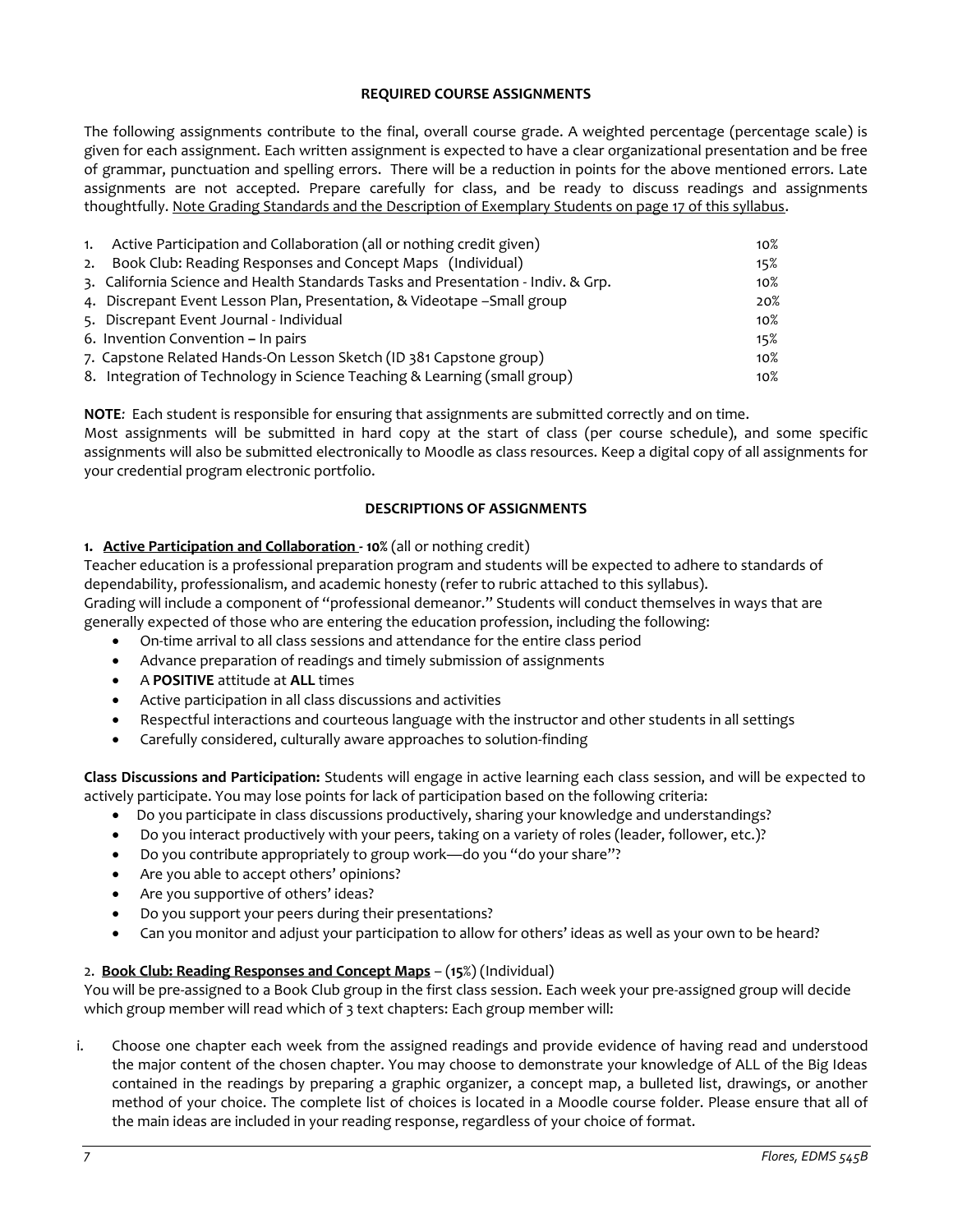## **Of the six total Reading Responses, THREE concept maps are required (your choice of which 3 chapters).**

**Note:** Do not include chapter science activities in your reading responses and concept maps. Although very essential, these application activities bring the concepts to life and are intended to promote your understanding of science concepts.

ii. Engage in classroom activities that are designed for you to demonstrate your understanding of the text readings. You and your group members will each teach each other your chapter concepts during the Book Club sessions at the beginning of each class session. Please ensure that you are well prepared to teach your peers—they'll be depending on you!

## **3. California Science Framework and Science Content Standards Activity - (10%)**

Purpose of the assignment: To read a portion of the California Science Framework and the Standards for an assigned grade level. You will write your individual response to the readings. Then you will work with your partner to prepare and do a presentation to the class. It is essential for you to do the reading and the write-ups BEFORE you meet with your partner.

## **Task I: Framework Summary Response: (Individual) – 5 pts.**

- Read the first part of the California Science Framework, up to page 22. This includes Board Policy, the Introduction and Chapters One and Two.
- Think about the reading holistically.
- Type about a page, in your own words, that answers these questions: What were the most important ideas addressed in the reading? How does science teaching differ from instruction in other subjects? What are the most important elements of a strong science instructional program? Come to the next class session  $(\#2)$  prepared to discuss the questions and turn in your answers.

At least one full page of text is required. Provide a hard copy of Task I in your folder on session 2.

## **Task II A: Grade level Science Content Standards Response: (Individual) – 10 pts.**

Using the standards for your chosen grade, pick a line item from physical science, life science, and Earth science. For each one, come up with a brief description of an activity that children in that grade can do that **also** addresses one of the Investigation and Experimentation standards for the grade. You should end up with three sections for science, each of which includes a content line (physical, life, or earth science), an Investigation and Experimentation line, and a 2-3 sentence description of an activity that combines the two. See example on pages 8-9.

## **Task II B: Grade level Health Education Content Standards Response (Individual) – 5 pts.**

[The Health Education Content Standards for California Public Schools](http://www.cde.ca.gov/be/st/ss/documents/healthstandmar08.pdf) are categorized into 8 Health Content Standards: Essential Health Concepts; Analyzing Health Influences; Assessing Valid Health Info; Interpersonal Communication; Decision Making; Goal Setting; Practicing Health Enhancing Behaviors; and Health Promotion. These 8 content standards are included in 6 Health Content Areas: Nutrition and Physical Activity; Growth, Development & Sexual Health; Injury Prevention and Safety; Alcohol, Tobacco, and Other Drugs; Mental, Emotional, and Social Health; and Personal and Community Health.

For the same grade level assigned to you for Task II A, you will select one Health Content Standard under one of the Health Content Areas and write an activity that students in that grade level can do.

You should end up with one section for Health Education, which includes one Health Content area, one Health Content Standard, and a 2-3 sentence description of an activity that reflects both.

#### **Hard Copy due date: Class session 2. Upload your Task II A AND Task II B (as ONE document) to Moodle session 2.**

The complete write up for Tasks II A and II B should be no more than two pages. See page 8.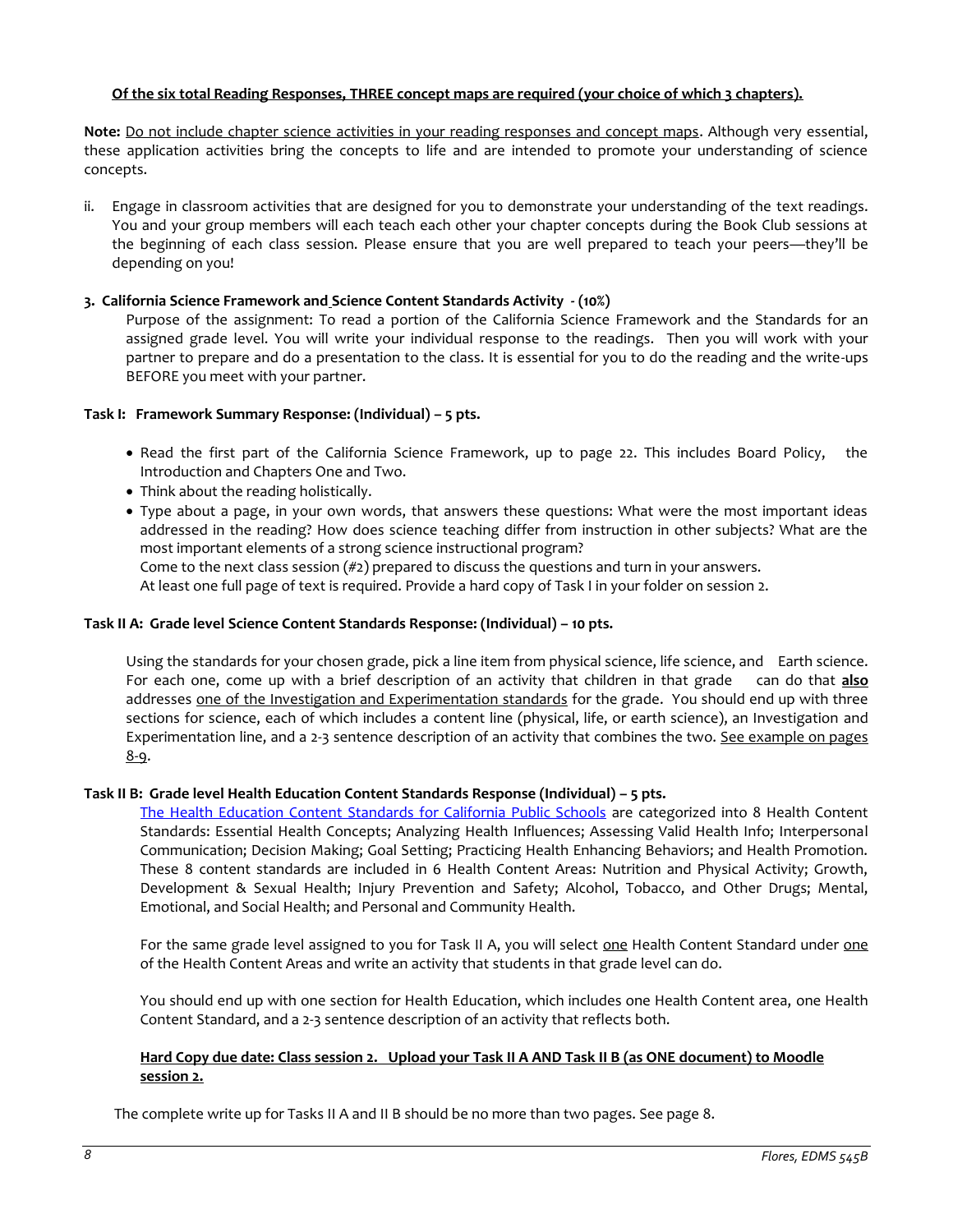## **Task III: Team preparation and presentation – (in class with your team)** – **10 pts.**

 Get together with your team. Look at the activities that were collectively written up for Task II A. Choose one activity. Then…

- $\triangleright$  As a team, word process a lesson sketch/description for the activity (with a lesson title, science content and Investigation and Experimentation standards, learning objectives, an assessment plan, and a brief but detailed description of the activity). Make sure you quote the standards on which your lesson plan is based. Add group lesson sketch to group PPT below.
- $\triangleright$  As a team, come up with a brief overview of the Science Standards for your grade. Don't try to give us every single line of the standard. Summarize it in such a way that we see generally what students are supposed to learn in Physical, Earth, and Life Science and in Investigation and Experimentation in that grade—the Big ideas. On a PPT, list the competencies indicated in the Science Standards for your grade. Upload your group PPT to Moodle session 2.
- $\triangleright$  In 10 minutes or less, present your lesson plan sketch and science standards overview to the class. Be prepared to explain why your lesson activity represents really good science for kids.
- Each team member should also add to the group PPT his/her Health Content Standard/Health Content Area idea (i.e., Task II B)

Your grade for this assignment will be based on the content and quality of your presentation, and on the level of collaboration with your team.

Hard Copy of Lesson Sketch due date: Class session 2: Upload the group lesson sketch done for Task III and the group PPT to Moodle session 2.

## **Sample Response to Assignment Tasks II A and II B**.

## **Grade Four**

Physical Science

1b. Students know how to build a simple compass and use it to detect magnetic effects, including the Earth's magnetic field

Investigation and Experimentation

6f. Follow a set of written instructions for a scientific investigation.

Activity

Following directions from the Internet, the students will work in partner pairs to build compasses, using paper cups, thread, a needle and a magnet. They will observe and record the action of the compass indoors and outdoors, and in proximity to various objects.

Life Science

2c. Students know decomposers; including many fungi, insects, and microorganisms, recycle matter from dead plants and animals.

Investigation and Experimentation

6c. Formulate and justify predictions based on cause-and-effect relationships.

**Activity** 

The students will predict the growth of mold on bread that has no preservatives. They will observe and record the progress of the mold in various circumstances (if the bread is left in the open air, if the bread is in a closed sandwich bag, etc.)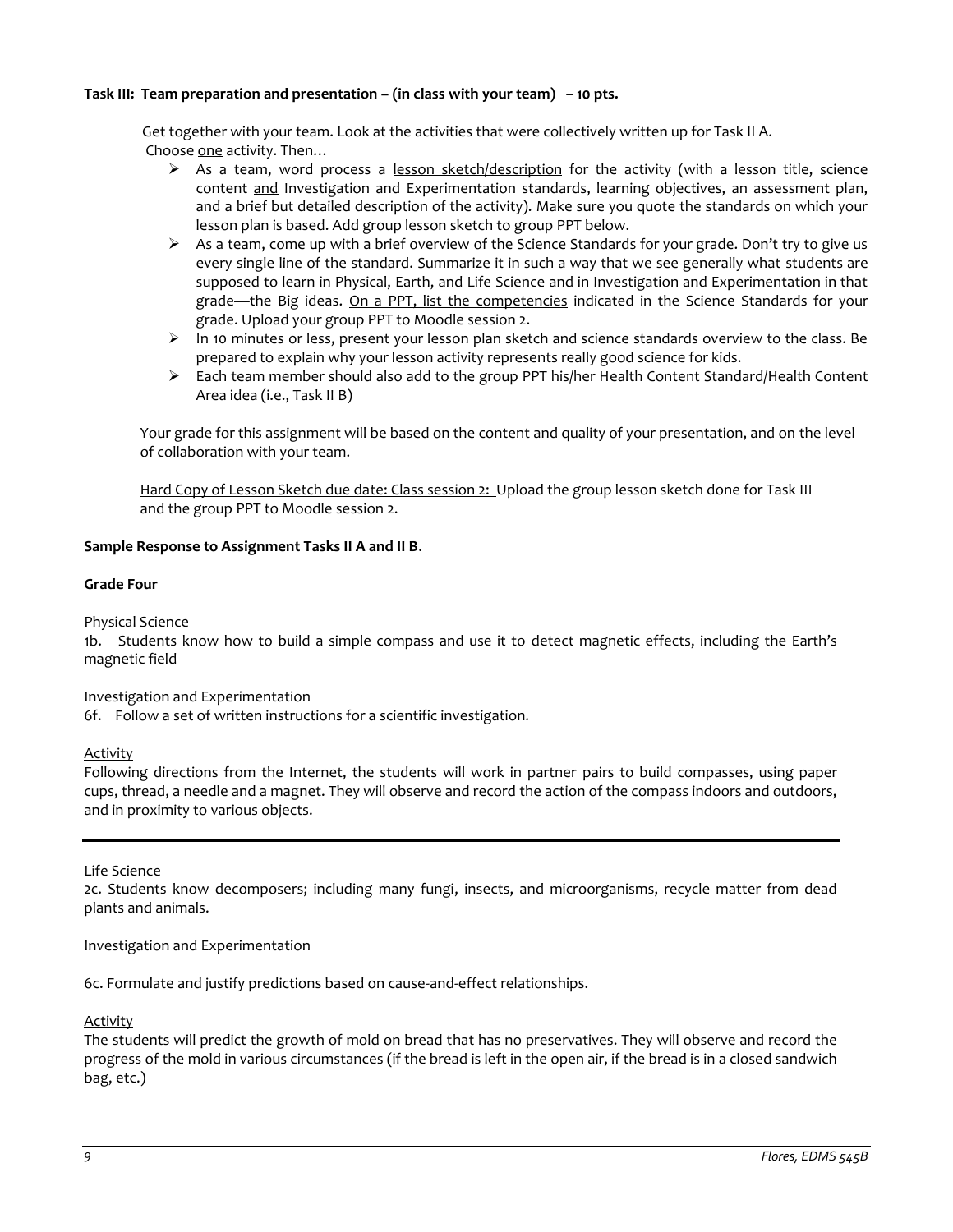## Earth Science

5c. Students know moving water erodes landforms, reshaping the land by taking it away from some places and depositing it as pebbles, sand, silt, and mud in other places (weathering, transport, and deposition).

## Investigation and Experimentation

6b. Measure and estimate the weight, length, or volume of objects.

## Activity

In groups of four, students will create landforms (using common dirt) on cookie sheets. They will add measured amounts of water to their landforms, and will collect and measure the dirt that runs off.

Health Content Area: Nutrition and Physical Activity Health Content Standard 1.8.N - Identify ways to increase and monitor physical activity*.*

## Activity

In pairs, students will take turns in a jump rope activity. Starting with 5 jumps and increasing the jumps by 5, they will observe and record the maximum number of jumps that their partner can comfortably complete.

## **4. Discrepant Event Lesson Elements and Description – 20%**

An attention getting, thought-provoking approach to initiate inquiry in science is through the use of **Discrepant Events (DE)**. Discrepant Events are phenomena that seem to run contrary to what we normally expect. The outcomes or results are very different from what we might think would happen or should be happening. A discrepant event puzzles the observer and leaves him/her at a loss to explain what has taken place, causing him or her to wonder why the event occurs as it did. Situations that are contrary to what a person expects cause him or her to wonder what is taking place, resulting in cognitive disequilibrium. Like a hard-boiled egg that can squeeze inside a narrow neck bottle, or observing water flowing upwards, these occurrences tend to move students from a state of cognitive equilibrium to a state of cognitive dissonance or disequilibrium.

In this assignment, you and a partner will plan, implement, and videotape a discrepant event to first practice with and videotape a student or small group of students of your choice and then present the activity to your cohort peers. **The complete and detailed guidelines for this assignment are located in the course Moodle for Session 6. The DE template is also located in Moodle.**

## **Elements of the Discrepant Events Assignment**

**I. Discrepant Event (DE) Graphic Organizer/ Matrix (in Pairs):** Due the class session that your discrepant event is presented in class. Please access the Discrepant Event organizer/matrix and Discrepant Event organizer/matrix rubric in the Moodle course site.

For your discrepant event, fill in the graphic organizer with the appropriate information in sufficient detail and clarity. One team member: Please upload the team's DE to the Moodle session corresponding to the date that you present your DE in class.

**II. Science Content Background:** 1 page (1.5 line spacing) summary of the **science content background** that **teachers** need to know to effectively teach the lesson (goes beyond the lesson science content knowledge that a teacher needs to know). Please staple to your DE Organizer/Matirx

**III. References:** Title, author, publisher, year of all resources consulted for DE lesson concepts/ideas/activities.

**IV. Video Recording of the DE Implementation with Students:** Upload your video to the class computer in a folder entitled, "545B DE Videos".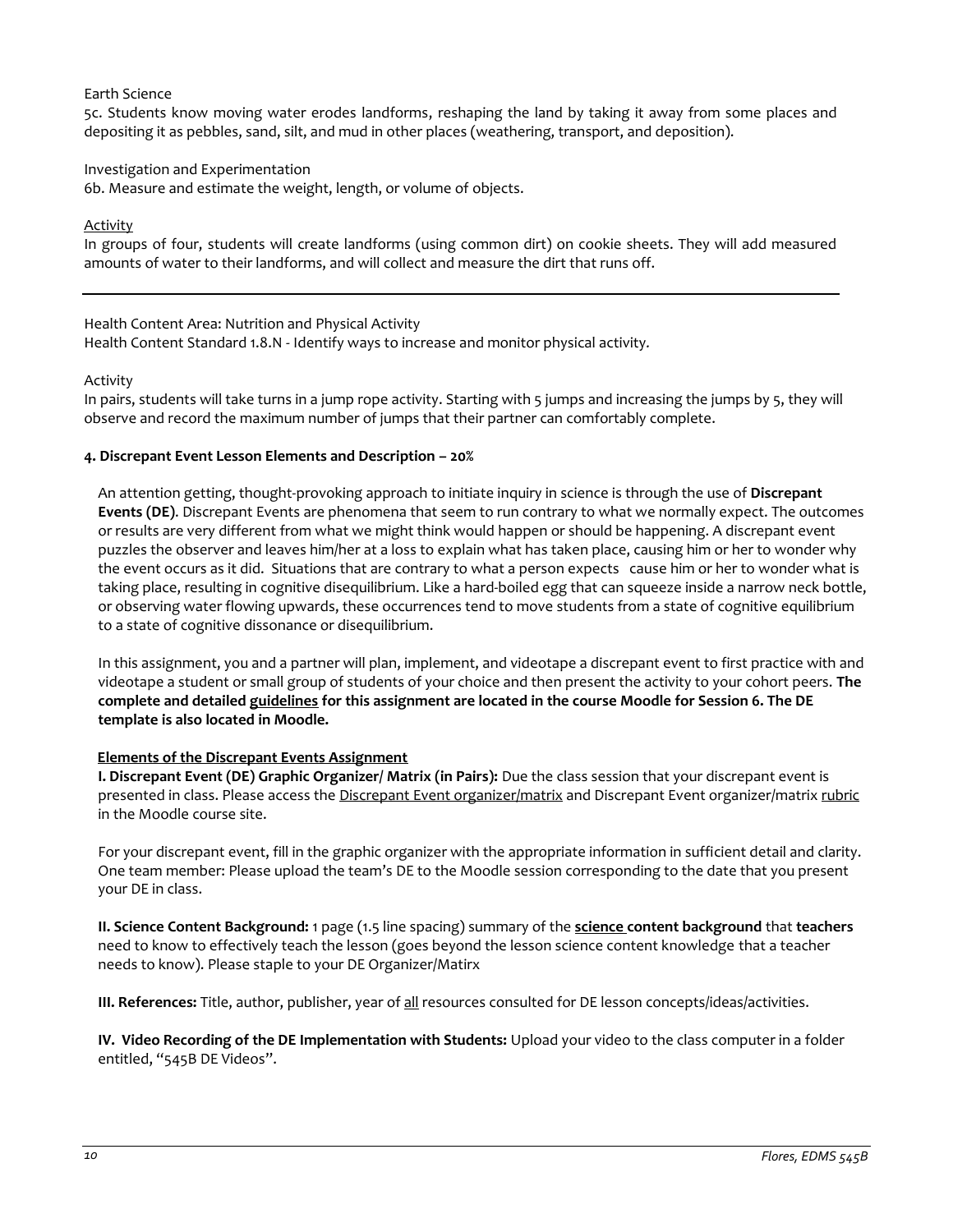## **5. Discrepant Event Journal (Individual) -10%**

- After you have done your discrepant event with a student or students, look at your notes and think about how it went. (You may realize that your event needs to be modified before you do it with the class.)
- Write a description of what happened, with special attention to what the child said and did. Analyze the child's response: what portions of the event, and to what extent, did the child understand what was happening? Why or why not?
- **Be very specific and clear about what the child did and how he/she responded to the DE activity**
- **Due the day of your DE presentation to your cohort peers—no exception!**

## **6. Invention Convention – 15%**

Invention is a creative outgrowth of process science. Fostering the development of important science skills is an ongoing challenge. Students should be given opportunities to solve problems, think, creatively, experiment, and work with data throughout the school year. The Invention Convention is an event that gives students an opportunity to demonstrate these skills independently as they invent a new product or process. The Invention Convention can be a classroom, school, or district-wide science event. This science event is designed to encourage students to apply basic science skills in a creative and productive manner. Participants are encouraged to identify a need or to solve a problem by following the same steps and procedures that an inventor would follow in patenting an invention. Once a need or a problem has been identified, students are directed to use problem-solving and creative-thinking skills to invent a product or process that would fill the need or overcome the problem. Communication and research skills are also greatly enhanced throughout the invention procedure.

In this assignment, you and a group of peers will collaboratively engage in the invention process to learn how to guide your own students' inventive skills. **Please access the complete assignment guidelines on the Moodle course site**.

## **7.** Capstone Related Hands-On Lesson Sketch (in Capstone Group) - **10%**

Purpose: To develop a science activity lesson appropriate for elementary students and which is connected to your ICP Capstone project for ID 381 (*Natural Science for Teachers*). The lesson should be an elementary level lesson that highlights the science topic on which your project is based (e.g., mechanical waves, gravity, thermodynamics, etc.). Your ID 381 project is a college-level investigation, but the lesson/lesson activity should focus on *one* elementary or middle school grade level from K-8. Be sure you understand the concept you are emphasizing, and that you can explain it to young learners. The activity should be developmentally appropriate, student-centered, must include hands-on tasks, and should emphasize the particular science concept highlighted in your capstone. You will present the lesson and engage your peers in the capstone presentation (TBA by your ID 381 instructors)

The following is an abbreviated lesson plan template with the **Essential Elements** that must be included.

- 1. **Lesson title** Create a "catchy" title that will attract and motivate students to engage in your activities.
- 2. **Grade level:** For what grade level is your lesson developmentally appropriate?
- 3. **Content Area & Subject Matter** *(e.g., Electrical circuits, Physical Science)*
- 4. **Science Concept(s)** you are teaching. Write it out in a complete sentence(s). Do not say, "The students will "." (That is an objective, not a science concept.)

*Example of science concept: Electricity is a form of energy generated by the flow of electrons through a conducting substance.* 

5. How long will your lesson take from beginning to end?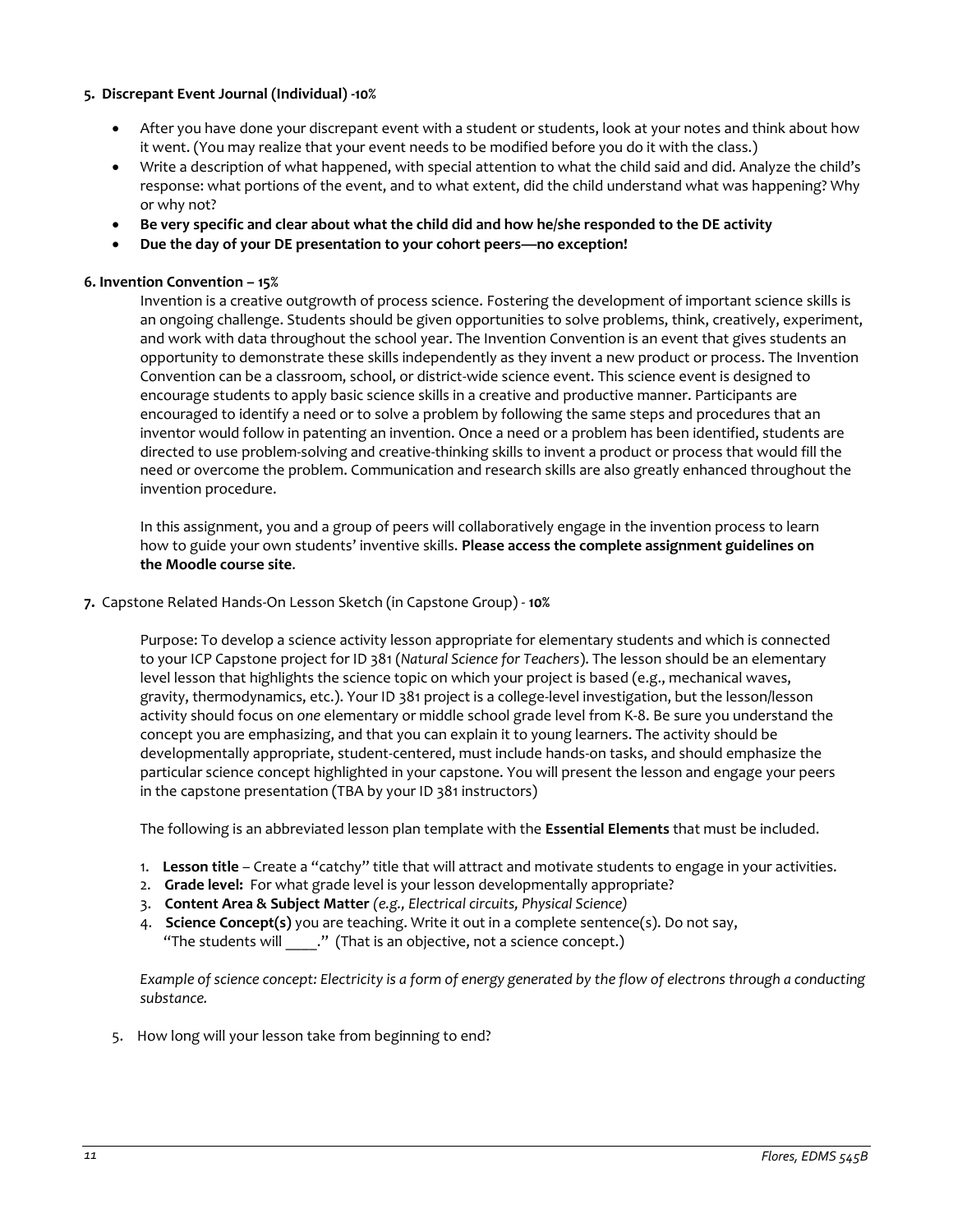## 6. **Essential Questions (EQs):** Ensure high order questions!

List at least two essential questions specific to the concept that you want students to be able answer during the lesson. What is it that students should be able to answer by having successfully participated in your lesson? These are based on the BIG Ideas (tied to the learning objectives) of your lesson to focus student learning and should be high order questions (see [Bloom's Taxonomy](http://www.odu.edu/educ/roverbau/Bloom/blooms_taxonomy.htm)). EQs do not have to be in interrogatory form:

*Example: Describe the difference between a closed circuit and a closed circuit. Example: Explain the difference between series and parallel wiring of batteries and bulbs*

7. **Learning objective(s) based on the content standards**: What do you want students to be able to do? Write in complete sentences. Use an action verb and explain how students will demonstrate their new knowledge and understanding. Example: "The student will demonstrate understanding of Or, "The student will be able to \_\_\_\_\_\_\_\_\_\_\_\_\_"

*Example of learning objective: Using two dry cells, four short pieces of insulated copper wire, and one 3-volt*  flashlight bulb, students will be able to accurately demonstrate series wiring and parallel wiring to light one *bulb.* 

*Example of learning objective: Using two dry cells, four short pieces of insulated copper wire, and two 3-volt flashlight bulbs, students will be able to accurately demonstrate series wiring and parallel wiring to light two light bulbs.*

- 8. **CA Science Content Standards** addressed in the lesson **Investigation & Experimentation Standards** addressed in the lesson
- 9. **Materials and Resources** (what the teacher needs; what the students need including technology if applicable)
- 10. **Detailed description of the lesson activity**. Describe what the teacher does and what the students will do.
- 11. **Assessment Plan**: Description of the assessment plan to determine if your students have met the learning objectives of your lesson.
- 12. **References** used for the lesson. State references in APA 6<sup>th</sup> Ed; Author last name, author first initial. (year). *Title of book.* City, State: Publishing company

## **8. Integration of Technology in Science Teaching and Learning** (**in DE pairs**) **– 10%**

Purpose of the Assignment: Technology provides unique approaches and resources for teaching and learning in science. In this assignment, you will apply your understanding of educational technology to a specific science concept. Based on the ISTE National Education Technology Standards for Teachers (NETS•T) and National Education Technology Standards for Students (NETS•S), you will work with a social network program that will allow you to create an interactive, multimedia online science teaching experience for your students. You will receive specific instruction on using the multimedia tool for this project. Although you will learn how to create a multimedia project, an overarching objective of the assignment is for you to learn how to use the technology so that you can teach students how to use the technology to ultimately create their own projects based on the technology that you will learn.

## **Please access the complete assignment guidelines on Moodle.**

## **RESOURCES THAT CAN HELP IN YOUR LEARNING OF SCIENCE CONTENT AND METHODS**

## <span id="page-11-0"></span>**JOURNALS:**

Science Science Scope Science Physics Teacher Science and Children The Science Teacher Journal of Chemical Education Science Education School Science and Math Innovations in Science & Technology Education Science News **American Biology Teacher Schafe American Biology Teacher Schafe** Journal of Research in Science Teaching School Science and Mathematics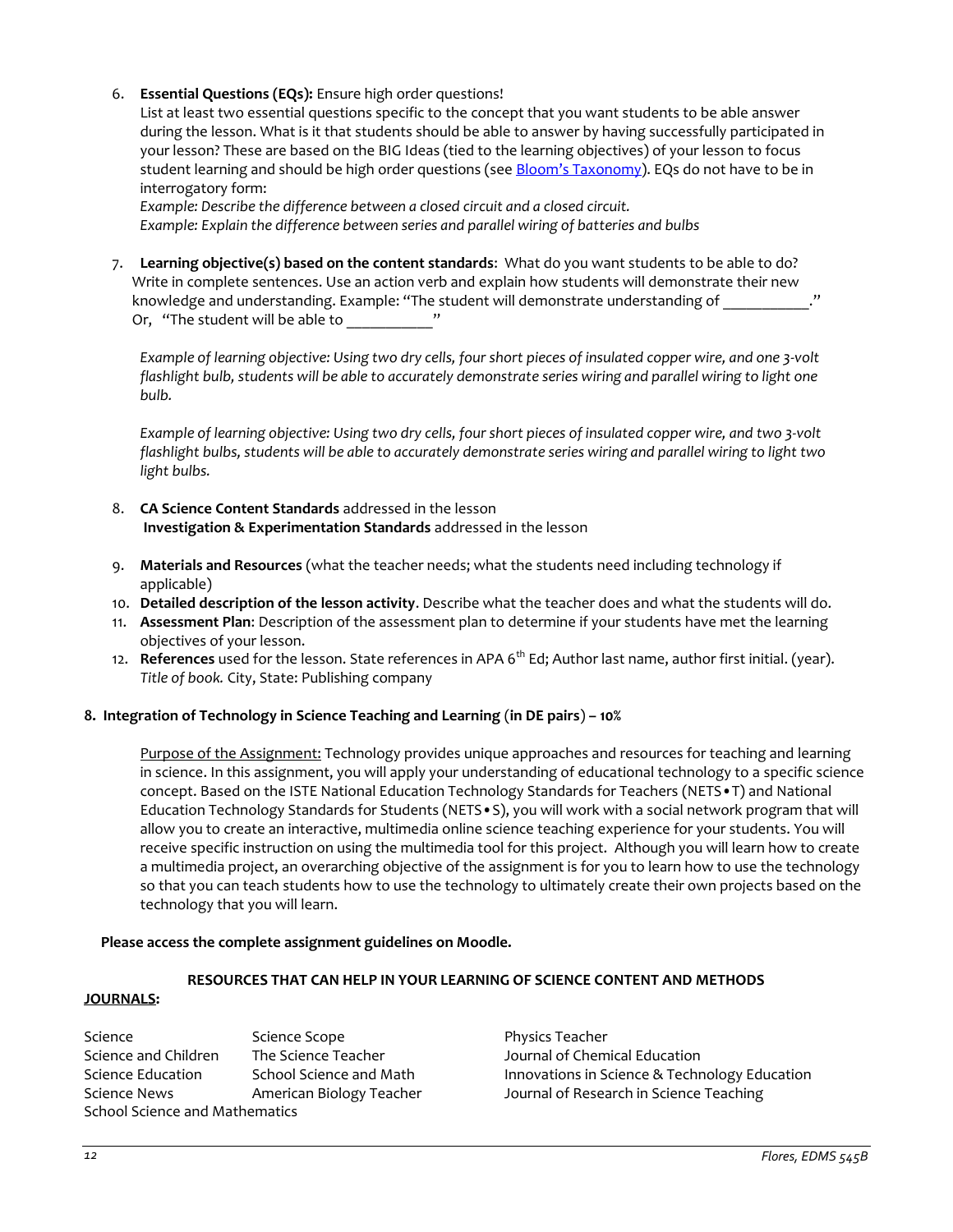## **Other Recommended Resources**

<span id="page-12-0"></span>Great Explorations in Math & Science (G.E.M.S.) Lawrence Hall of Science.<http://www.lhs.berkeley.edu/GEMS/>

<span id="page-12-1"></span>Activities Integrating Math and Science. Aims Education Foundation.<http://www.aimsedu.org/>

## **Grading Standards**

|      |       | A | 93-100   | А-  | 90-92 |
|------|-------|---|----------|-----|-------|
| $B+$ | 87-89 | Β | 83-86    | B-  | 80-82 |
|      | 77-79 |   | 73-76    | ur. | 70-72 |
|      | 60-69 |   | $0 - 59$ |     |       |

It is expected that students will proofread and edit all their assignments prior to submission. Students will ensure that the text is error-free (grammar, spelling), and ideas are logically and concisely presented. The assignment's grade will be negatively affected as a result of this oversight. Each assignment will be graded approximately 80% on content and context (detail, logic, synthesis of information, depth of analysis, etc.), and 20% on mechanics. All reference/resource citations should use appropriate citation form. Please consult with the American Psychological Association (APA) format in the APA Manual,  $5<sup>th</sup>$  edition for citation guidance.

**NOTE:** You must maintain a B average (3.0 GPA) in your teacher education courses to receive a teaching credential from the State of California. Courses are not accepted if final course grades are below a C+.

## **Exemplary "A" Students**

- 1. Demonstrate serious commitment to their learning, making full use of the learning opportunities available and searching out the implications of their learning for future use.
- 2. Complete all assignments thoroughly, thoughtfully and timely.
- 3. Make insightful connections between assignments and their developing overall understanding of science concepts; continually questioning and examining assumptions in a genuine spirit of inquiry.
- 4. Attends every class, always timely, and shows high level achievement of course goals.
- 5. Display a "can do" attitude, give 100%, and works to help others learn too.
- 6. Contributes a great deal to class environment, showing respect and concern for all members.

## **"B" Students**

- Completes all assignments, all on time, and demonstrates the ability to summarize, analyze, and/or reflect at fairly high levels, showing consistent improvement over time.
- 2. Completes all of the reading assignments and develops thoughtful and fairly thorough responses.
- 3. Produces work that is close to professional level in terms of both content and writing, working to develop a strong command of writing, speaking, planning and presenting.
- 4. Develops presentations demonstrating significant learning.
- 5. Presents confidently and intelligently, demonstrating effective teaching skills.
- 6. Attends every class meeting and is regularly engaged during class.
- 7. Contributes to the positive environment of the class by respecting all members.

*It is expected that students will proofread and edit all their assignments prior to submission. Students will ensure that the text is error-free (grammar, spelling), and ideas are logically and concisely presented. The assignment's grade will be negatively affected as a result of this oversight. Each assignment will be graded approximately 80% on content and context (detail, logic, synthesis of information, depth of analysis, etc.), and 20% on mechanics. All reference/resource citations should use appropriate citation form. Please consult with the American Psychological Association (APA) format in the APA Manual, 6th edition for citation guidance.*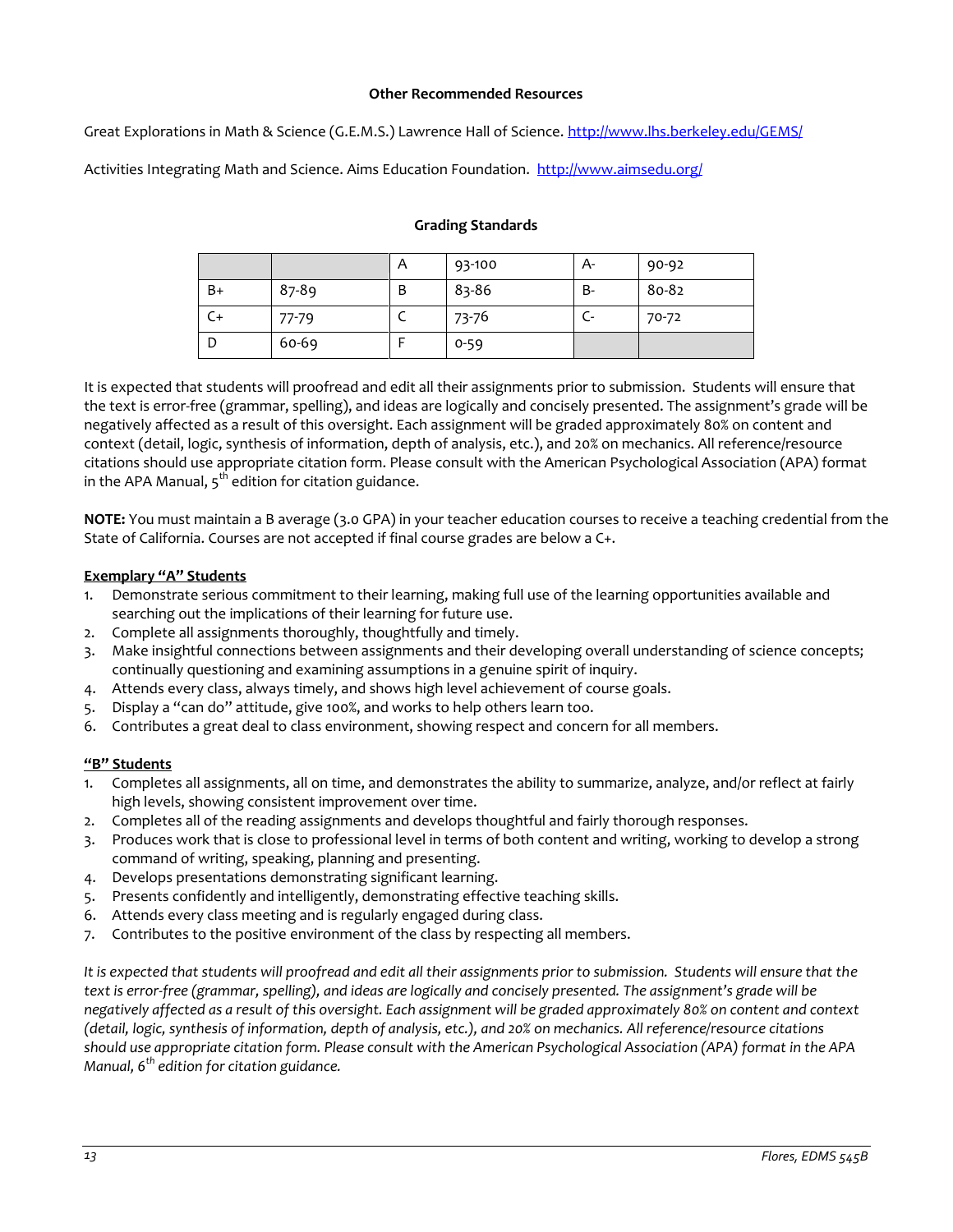# **Schedule/Course Outline Tentative Class Schedule EDMS 545B (M): Fall 2013**

<span id="page-13-1"></span><span id="page-13-0"></span>

| Class          | Date | <b>Topic</b>                                                                             | <b>Readings &amp; Work Due</b>                                                                               |
|----------------|------|------------------------------------------------------------------------------------------|--------------------------------------------------------------------------------------------------------------|
| <b>Session</b> |      |                                                                                          |                                                                                                              |
| $\mathbf{1}$   | 8/26 | <b>Course Overview/Syllabus Review CA</b><br><b>Science Content Standards &amp;</b>      | 1. Bring syllabus to class or downloaded on computer                                                         |
|                |      | <b>Frameworks</b>                                                                        | 2. Download CA Science Content Standards                                                                     |
|                |      | ~ Framework and Standards Task I,<br>II, II explained                                    | K-8 or downloaded on computer.                                                                               |
|                |      |                                                                                          | 3. Download CA Health Education Content Standards                                                            |
|                |      | ~ Framework & Standards groups<br>sign-ups                                               | or downloaded on computer.                                                                                   |
|                |      | ~ Book Club groups sign-ups                                                              | 4. Bring Science Content Standards (K-8) to all classes<br>or downloaded to computer.                        |
|                |      | ~ Discrepant Events in Science<br>groups sign-ups                                        | 5. Access and explore the Next Generation Science<br>Standards: http://www.nextgenscience.org/               |
|                |      | ~ Invention Convention groups sign-<br>ups                                               | 6. Access and read NOS document:<br>http://www.nextgenscience.org/sites/ngss/files/Appen<br>dix%20H%20-      |
|                |      | <b>The Nature of Science</b>                                                             | %20The%20Nature%20of%20Science%20in%20the%20Nex<br>t%20Generation%20Science%20Standards%204.15.13.pdf        |
|                |      |                                                                                          | http://www.indiana.edu/~ensiweb/nos.pdf                                                                      |
| $\overline{2}$ | 9/09 | <b>Standards and Frameworks</b><br>Presentations                                         | Read Chapters 1, 2, and 3 of Teaching Science to Children                                                    |
|                |      |                                                                                          | Read the CA Science Framework pgs 1-32                                                                       |
|                |      |                                                                                          | <b>DUE: Framework and Standards Task I</b><br>(individual-submit in course folder)                           |
|                |      |                                                                                          | Due: Framework & Standards Task II A & II B<br>(Individual- submit in course folder). Post to Moodle         |
|                |      | Big ideas in Science Teaching and<br>Learning: Introduction to Concept<br><b>Mapping</b> | <b>Framework and Standards Task III &amp; Presentations</b><br>due (team). Post group Task III PPT to Moodle |
|                |      |                                                                                          | Post group lesson sketch to Moodle - (one posting<br>per team). One team member: submit in course folder     |
|                |      | Hands-on science activity                                                                | with all members' names                                                                                      |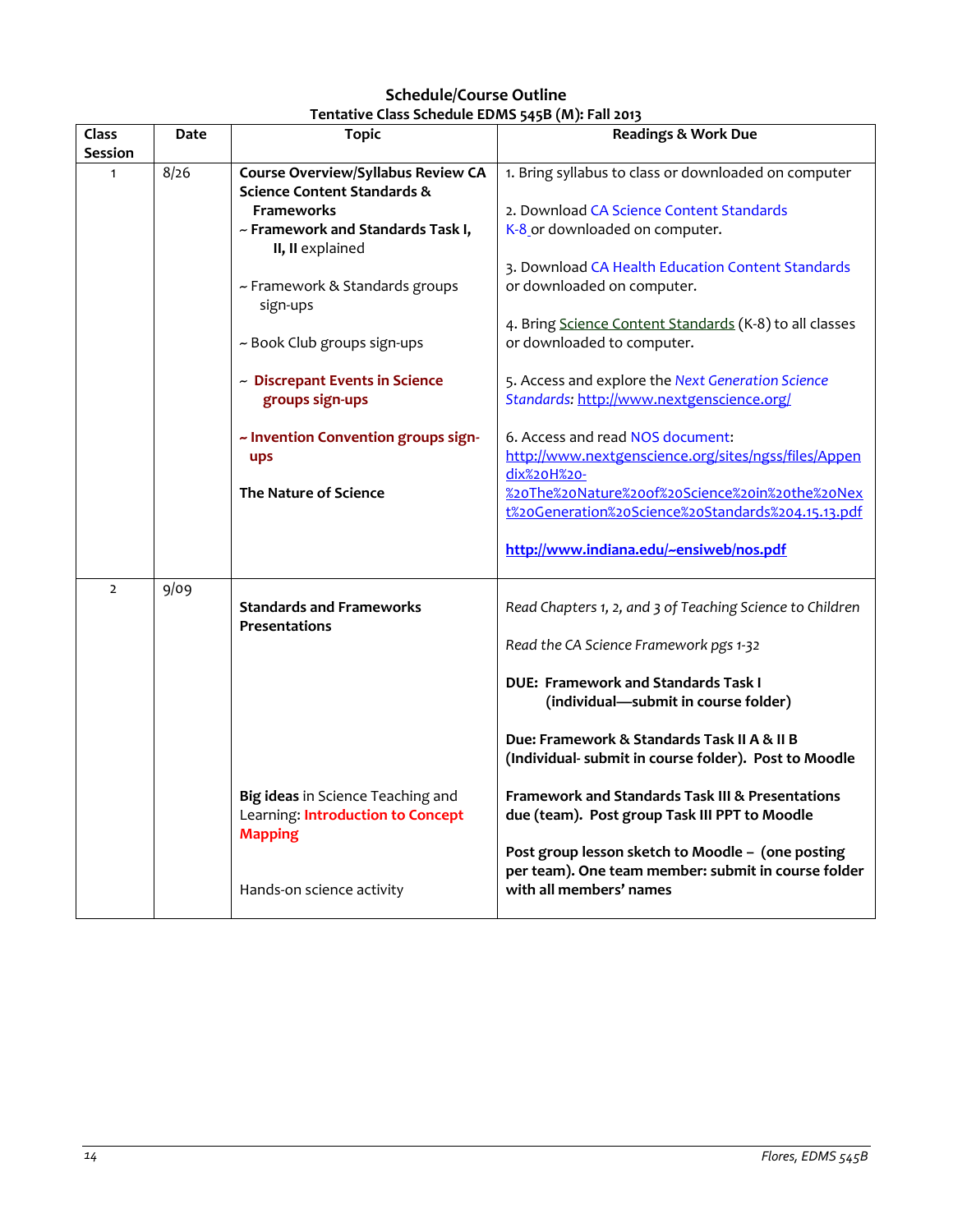| 3 | 9/16 | <b>Sequencing Instruction to Support</b><br>Learning Outcomes: What teaching<br>strategies ensure participation of ALL                           | Read Learning Cycle Handout on Moodle and bring a<br>copy to class or download to computer                                |
|---|------|--------------------------------------------------------------------------------------------------------------------------------------------------|---------------------------------------------------------------------------------------------------------------------------|
|   |      | students?                                                                                                                                        | Read Chapter 4 or 5 or 6 of Teaching Science to Children                                                                  |
|   |      | Lesson Planning in Science Inquiry:<br>Discrepant Events (DEs): Why teach<br>this way?                                                           | Due: Book Club Reading Response (4, 5, 6) or<br>Concept Map 4, 5, 6                                                       |
|   |      | Demonstrations of Discrepant Events                                                                                                              | Discrepant Events Topic chosen and finalized by<br>Session 4 (9/23/13). Please vet your activity with the                 |
|   |      | The Learning Cycle<br><b>Writing Essential Questions</b><br>Writing Learning Objectives to<br>support assessment in science                      | course instructor.                                                                                                        |
| 4 | 9/23 | <b>Investigative Science Learning:</b><br>"Doing" Science in the Classroom                                                                       | Read Chapter 7 or 8 or 9 of Teaching Science to Children                                                                  |
|   |      | ~The Scientific Method<br>~ Research Questions and<br>Hypotheses<br>~ Carrying out a research plan                                               | Due: Book Club Reading Response (7.8.9) or<br>Concept Map: 7, 8, or 9:                                                    |
|   |      |                                                                                                                                                  | http://www.glencoe.com/sec/teachingtoday/subject/s<br>pecial ed.phtml                                                     |
|   |      | Making Science Content Accessible<br>to ALL students: Strategies to ensure<br>participation of ALL students<br>~ Adapting science curriculum for | http://www.teachingtips.com/blog/2008/06/25/the-<br>ultimate-guide-to-special-needs-teaching-100-<br>resources-and-links/ |
|   |      | students with special needs                                                                                                                      | https://www.asdk12.org/depts/science/ESCARGOtweb/<br>documents/ScienceInquiry.pdf                                         |
|   |      | Hands-on science activity                                                                                                                        |                                                                                                                           |
| 5 | 9/30 | <b>Inquiry Processes in Science:</b><br>Science process skills & scientific<br>attitudes                                                         | Read Chapter 10 or 11 or 12 of Teaching Science to<br>Children                                                            |
|   |      |                                                                                                                                                  | Due: Book Club Reading Response (10, 11, 12) or                                                                           |
|   |      | Science safety guidelines for the<br>science classroom                                                                                           | Concept Map: 10, 11, or 12                                                                                                |
|   |      | <b>National Science Education Standards</b>                                                                                                      |                                                                                                                           |
|   |      | Hands-on science activity                                                                                                                        |                                                                                                                           |
|   |      | <b>Finalize Discrepant Events Lessons</b><br>for presentations next week.                                                                        |                                                                                                                           |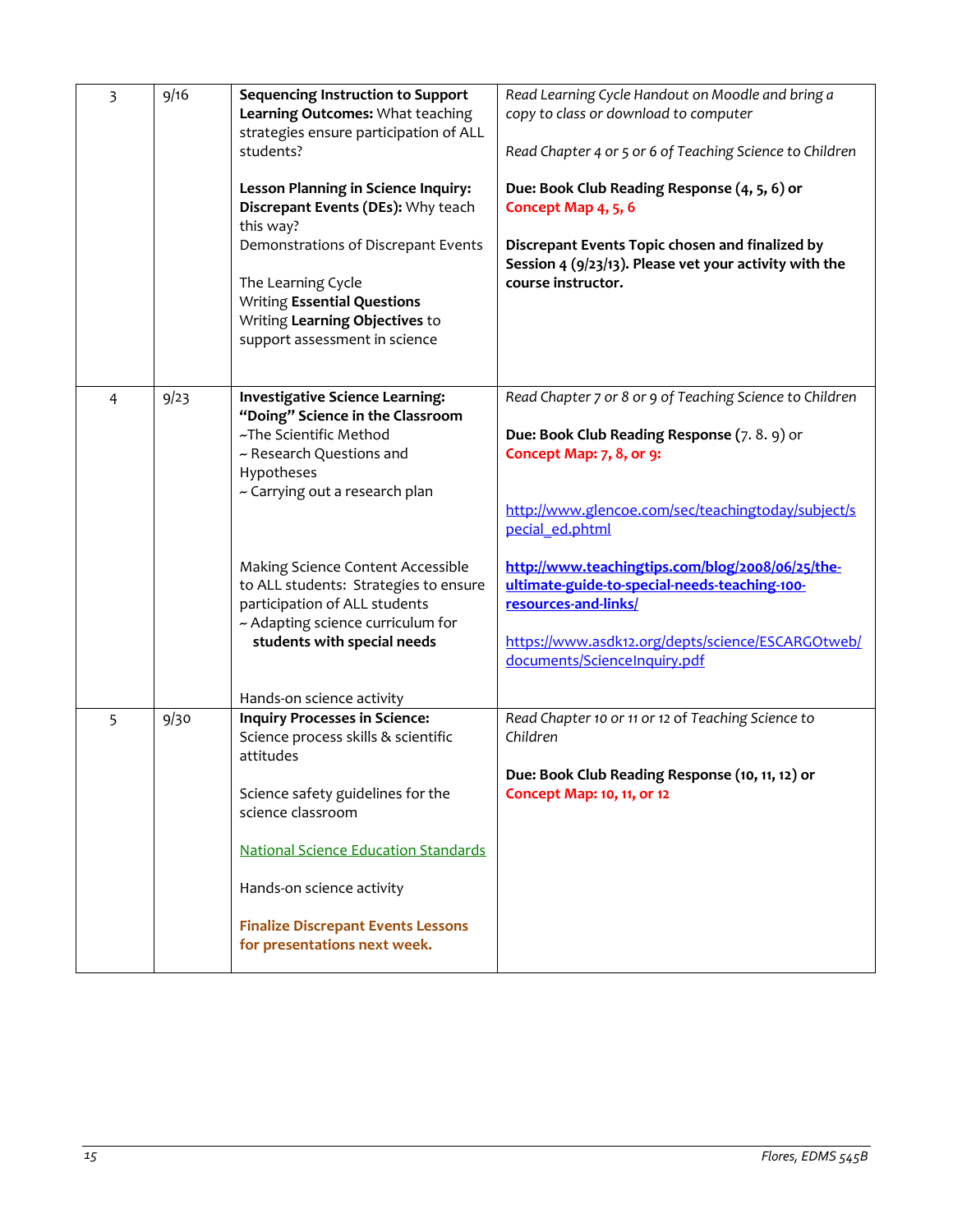| 6              | 10/07 | <b>Teaching Science to English Learners</b>                                                                                                                                                                               | http://www.csun.edu/science/ref/language/teaching-<br>ell.html                                                                                                                                                                                                                                                                                                                                                                                                                                                                                                             |
|----------------|-------|---------------------------------------------------------------------------------------------------------------------------------------------------------------------------------------------------------------------------|----------------------------------------------------------------------------------------------------------------------------------------------------------------------------------------------------------------------------------------------------------------------------------------------------------------------------------------------------------------------------------------------------------------------------------------------------------------------------------------------------------------------------------------------------------------------------|
|                |       |                                                                                                                                                                                                                           | http://books.google.com/books?id=5EeagnSN20UC&p<br>g=PT61&dq=supporting+english+learners+in+science<br><b>&amp;source=gbs toc r&amp;cad=4</b>                                                                                                                                                                                                                                                                                                                                                                                                                              |
|                |       | <b>Assessment:</b> What are the best<br>indicators to assess that students<br>have learned and understood the<br>intended outcomes?<br>Hands-on science activity<br><b>Introduction to Invention</b><br><b>Convention</b> | <b>Access Differentiated Instruction and Assessment in</b><br>Science assignment guidelines on course site and the<br>Assessment in Science assignment rubric Complete<br>the assignment and upload to Moodle assignment<br>link by no later than 10/13/13 (Moodle Session 6)<br>Read Chapter 13, 14, or 15 of Teaching Science to Children<br>Due: Book Club Reading Response (13, 14, 15)<br>or Concept Map: Ch. 13, 14, or 15<br>*** Discrepant Events Presentations:<br>Teams 1, 2 & 3. Post to Moodle-one<br>posting per team.<br>Upload video to classroom computer. |
|                |       |                                                                                                                                                                                                                           | <b>Upload DE Reflection to Moodle.</b>                                                                                                                                                                                                                                                                                                                                                                                                                                                                                                                                     |
| $\overline{7}$ | 10/14 | Writing in the science curriculum<br>http://www.michigan.gov/documents<br>/mde/Science_WAC_2_3_264454_7.p<br>df                                                                                                           | Read Chapter 16 or 17 or 18 of Teaching Science to<br>Children<br>Due: Book Club Reading Response (16, 17, 18) or<br>Concept Map: 16, 17, or 18                                                                                                                                                                                                                                                                                                                                                                                                                            |
|                |       |                                                                                                                                                                                                                           | *** Discrepant Events Presentations:<br>Teams 4, 5, & 6. Post to Moodle--one<br>posting per team.                                                                                                                                                                                                                                                                                                                                                                                                                                                                          |
|                |       |                                                                                                                                                                                                                           | Upload video to classroom computer.<br><b>Upload DE Reflection to Moodle.</b>                                                                                                                                                                                                                                                                                                                                                                                                                                                                                              |
| 8              | 10/21 | Science Exploratoriums and Science<br>Fairs                                                                                                                                                                               | Read Chapter 19, 20, or 21 of Teaching Science to<br>Children                                                                                                                                                                                                                                                                                                                                                                                                                                                                                                              |
|                |       | http://www.exploratorium.edu/<br>http://www.nonprofitcommons.org/c<br>ontent/npc-52413-featured-<br>presentation-exploratoriums-virtual-                                                                                  | Due: Book Club Reading Response (19, 20, 21)<br>or Concept Map: 19, 20, or 21<br>*** Discrepant Events Presentations:<br>Teams 7, 8, 9, & 10. Post to Moodle-one                                                                                                                                                                                                                                                                                                                                                                                                           |
|                |       | museum-and-immersive-science                                                                                                                                                                                              | posting per team.                                                                                                                                                                                                                                                                                                                                                                                                                                                                                                                                                          |
|                |       | Hands-on science activity                                                                                                                                                                                                 | Upload video to classroom computer.<br><b>Upload DE Reflection to Moodle</b>                                                                                                                                                                                                                                                                                                                                                                                                                                                                                               |